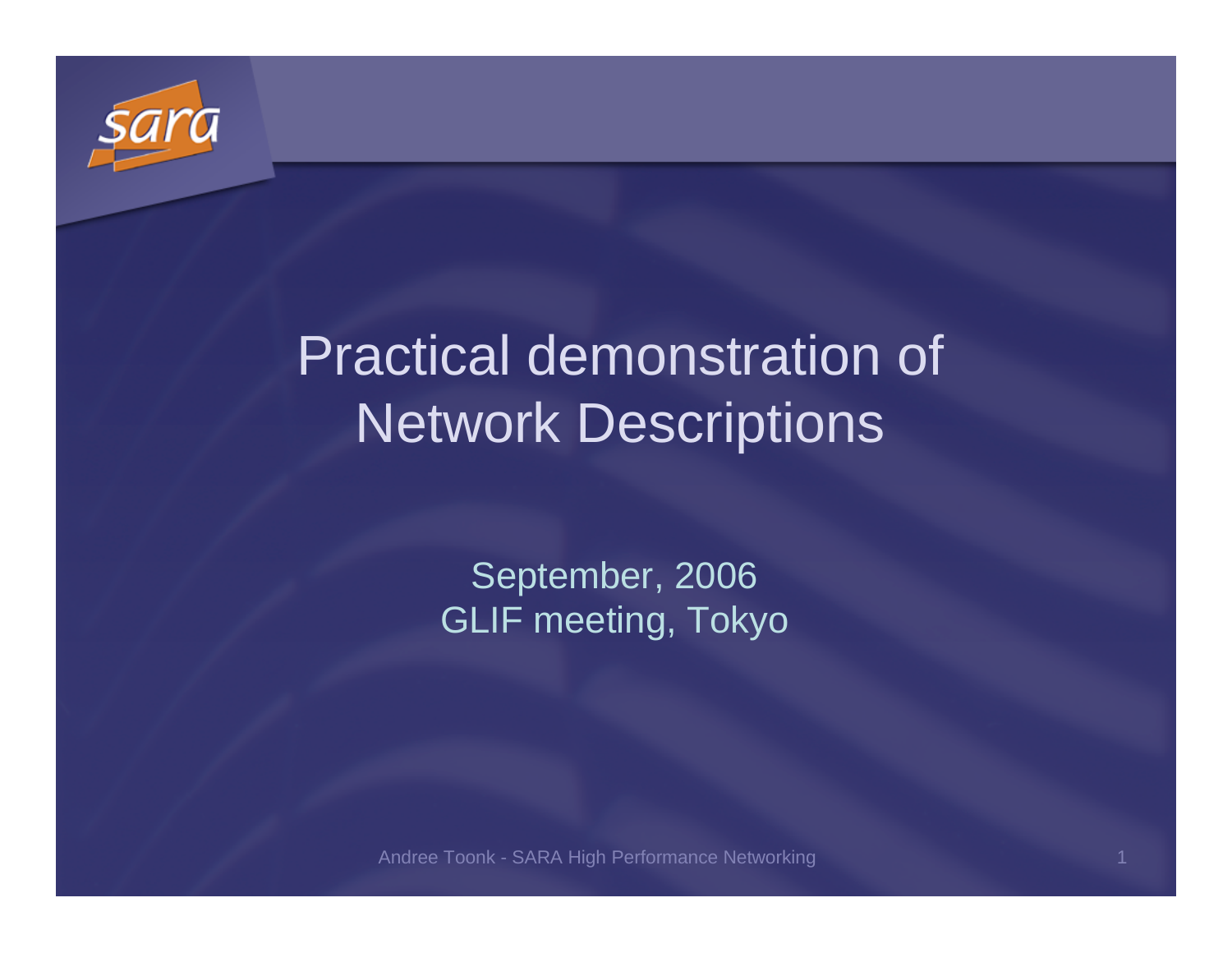

### Introduction

# Andree Toonk

Research and Engineering SARA - High Performance Networking Amsterdam, The Netherlands

Andree@sara.nl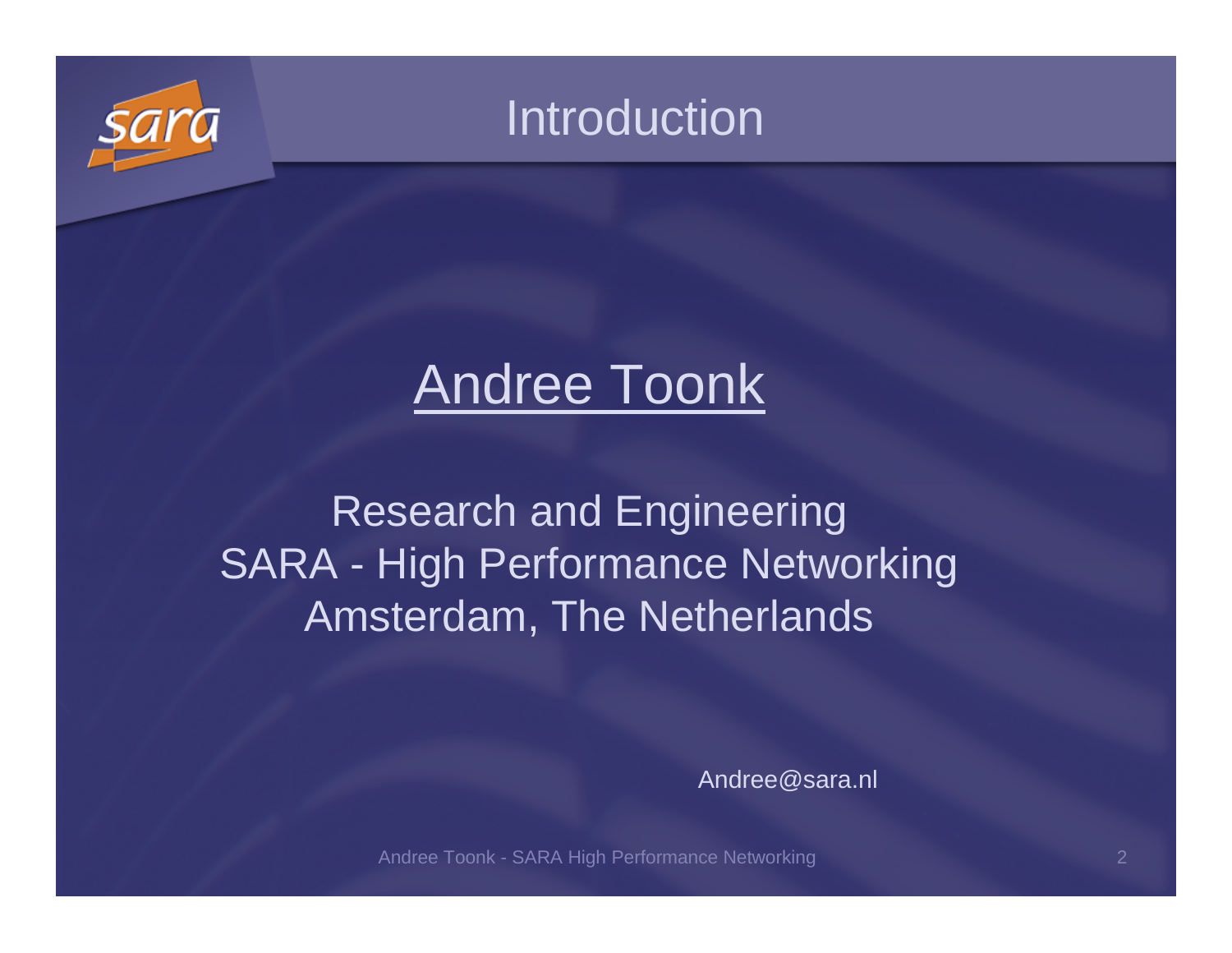

### Introduction

### • **What can NDL do for you?**

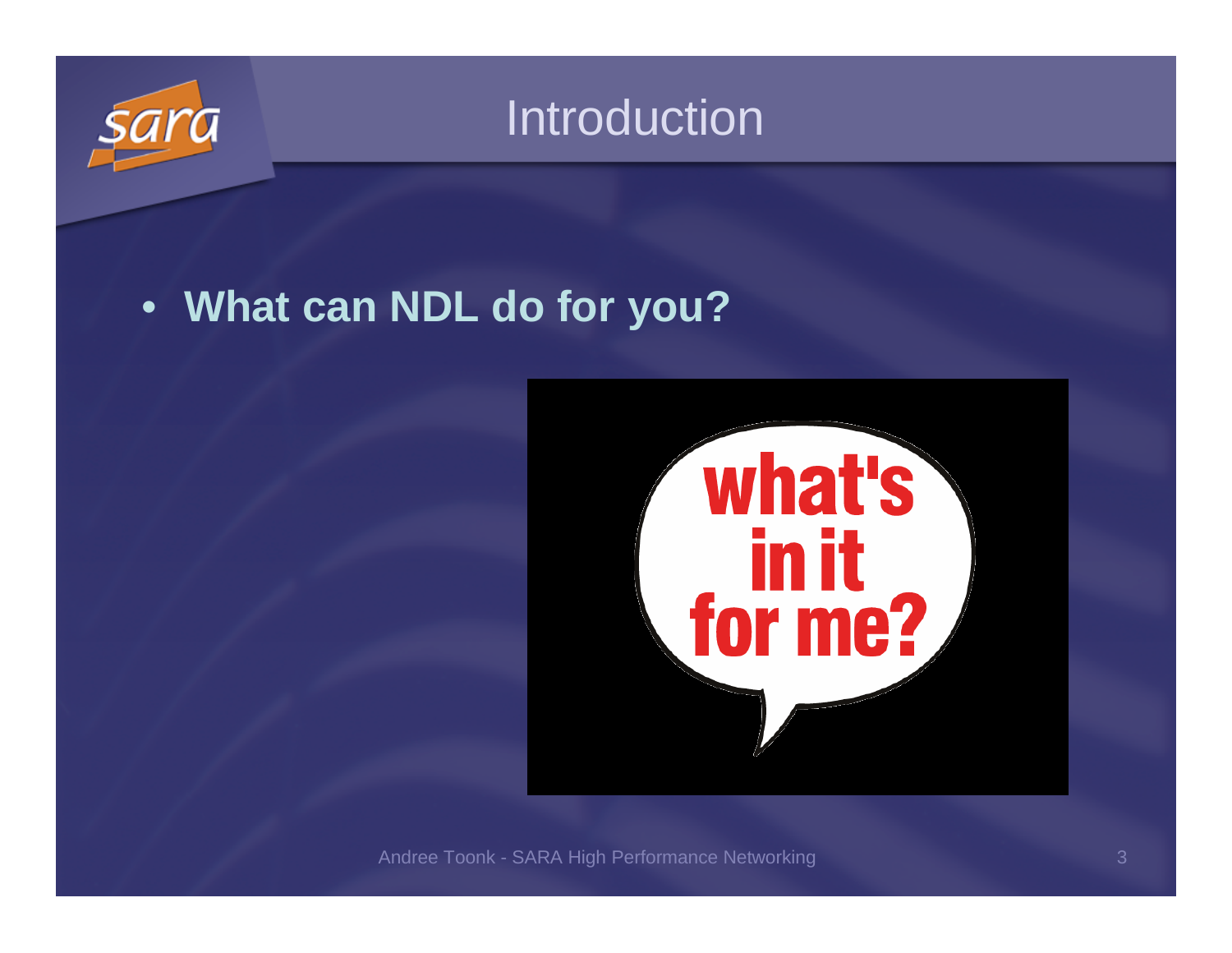# Experiences with NDL @SARA

- • **SARA as partner in the SURFnet6 NOC-alliance responsible for:**
	- **Netherlight**
	- **SURFnet6**





- • **NDL used in several applications:**
	- **Visualization**
	- **Path Finding**
	- **Monitoring / Fault isolation**
	- **Reporting of resources**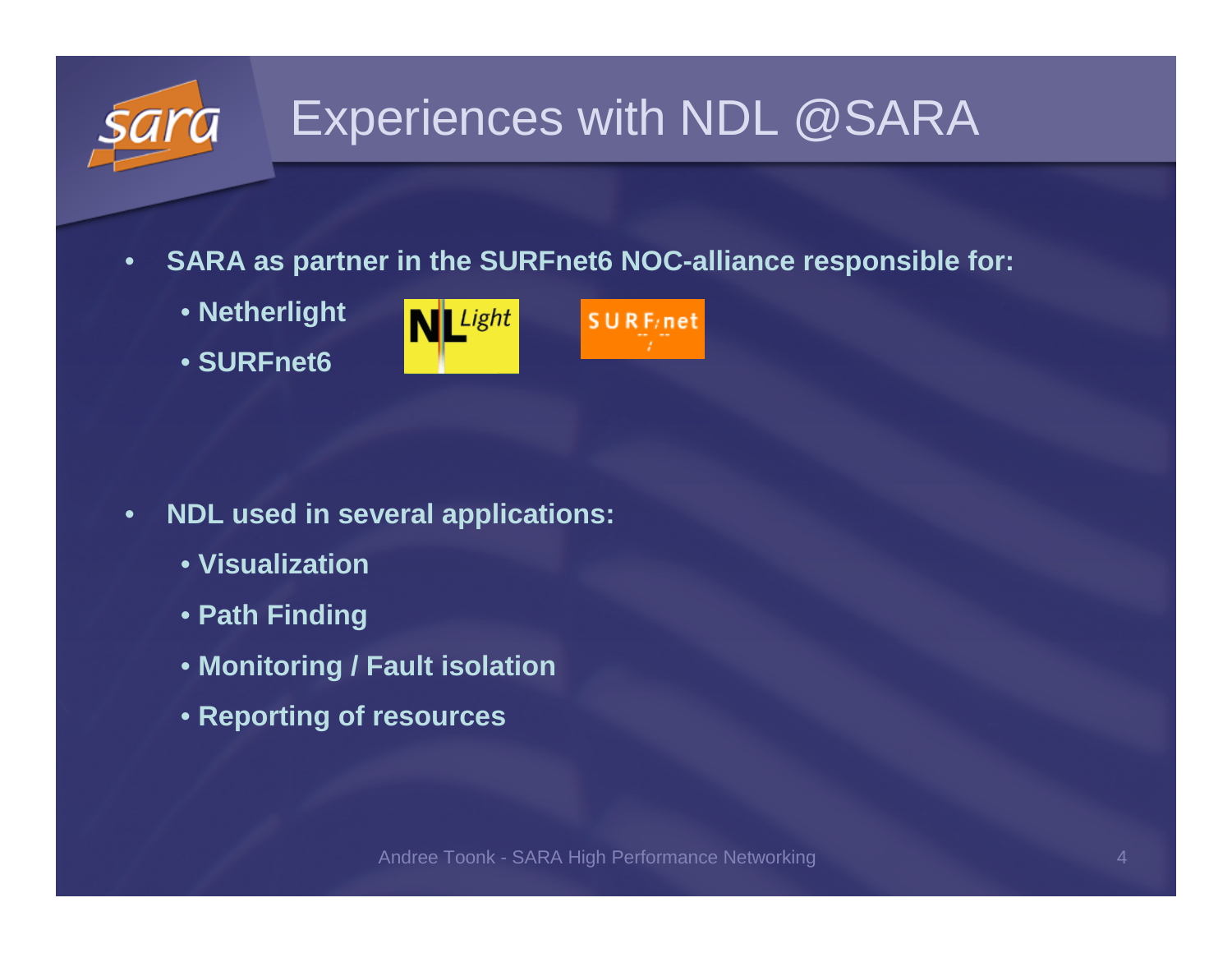

### Describe your network



### **"Power" of NDL:**

• **Create an NDL description of all your network(s), use your\* generic NDL tools for all your networks!**

**\* or use already existing tools!** 

**2 sources of information per network:**•**Network Description (NDL) (static)**•**MySQL database with crossconnect information (dynamic)**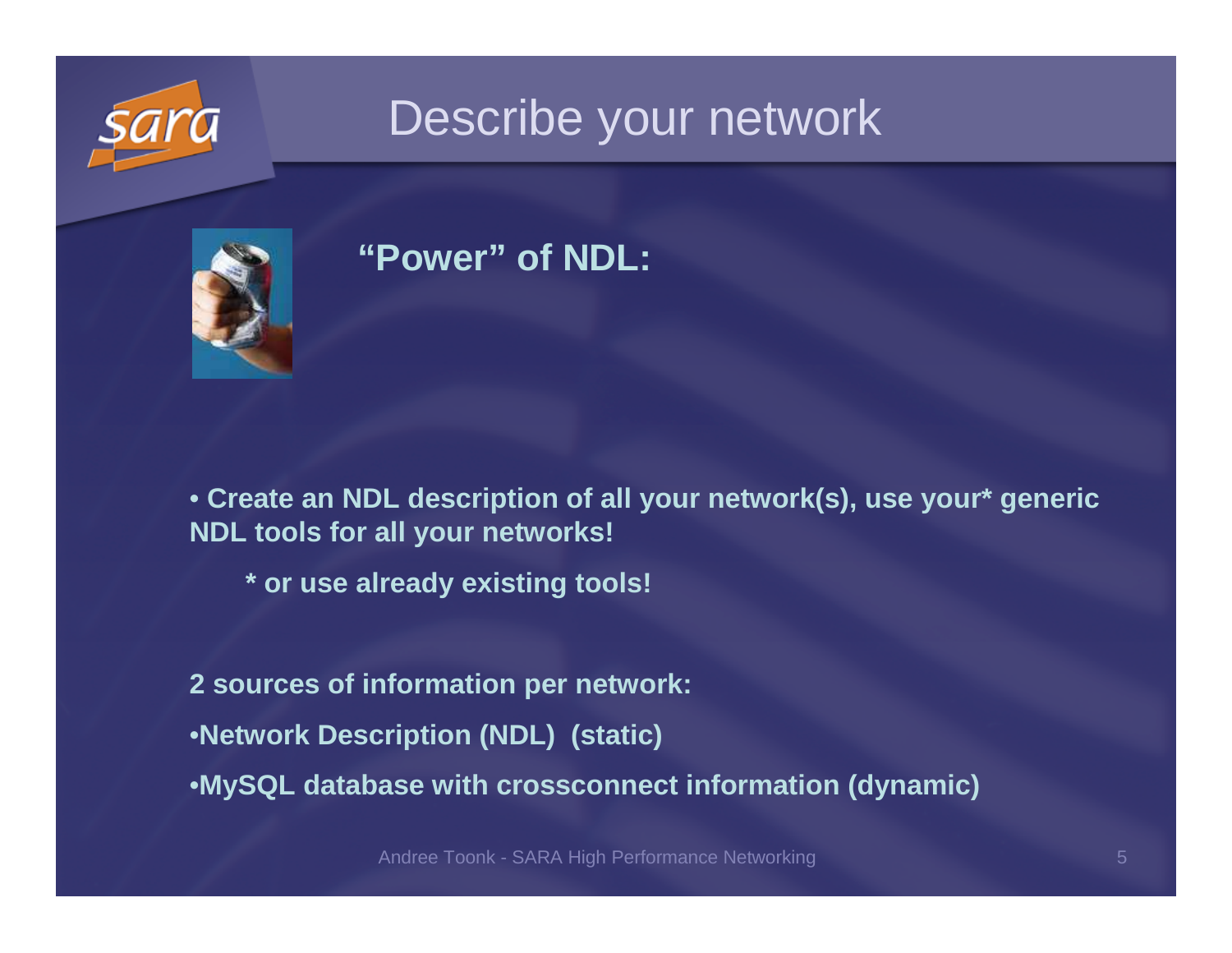### NDL and Perl

### •**NDL Perl library**

•**Perl library which provides access to the NDL and SQL information:**

### •**Examples NDL.pm:**

- •GET-IF-LIST();
- •GET-IF-LIST-TIMESLOT(\$number\_of\_timeslots);
- •GET-VC4-LIST(\$interface);
- •GET-PATH(\$hostA, \$hostB, \$bandwidth);
- •GET-PATH-PROT(\$hostA, \$hostB, \$bandwidth);
- •GET-neighbour(\$interface)

**And lots more** ☺**FREE DOWNLOAD: http://nrg.sara.nl/ndl/**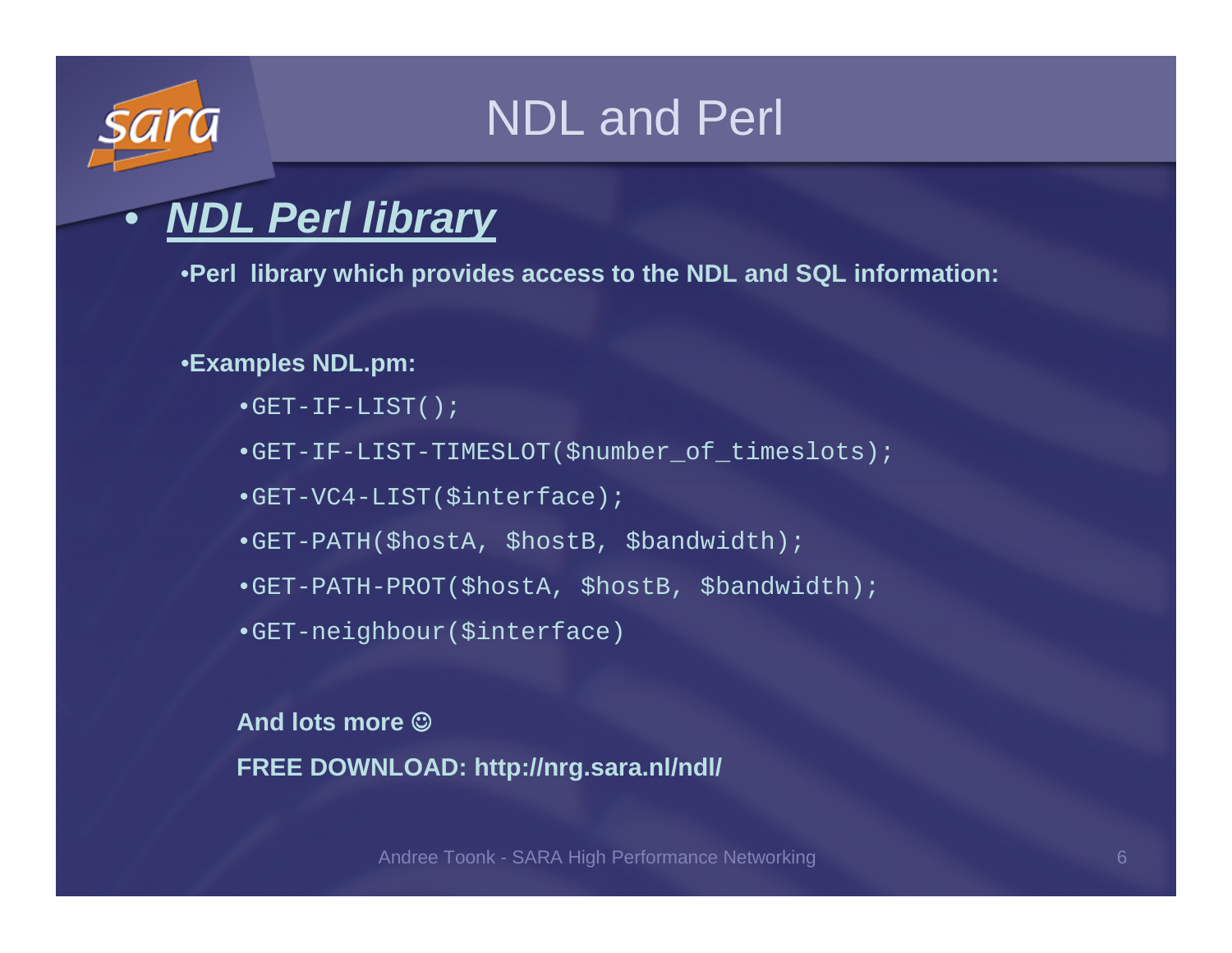### **Live demonstrations**

### **Demonstrations**

- •**SURFnet6 Lightpath planning (Reservation system)**
- •**SURFnet6 reporting capacity of SDH network**
- •**Netherlight Lightpath status overview**
- •**GLIF NDL webservices**

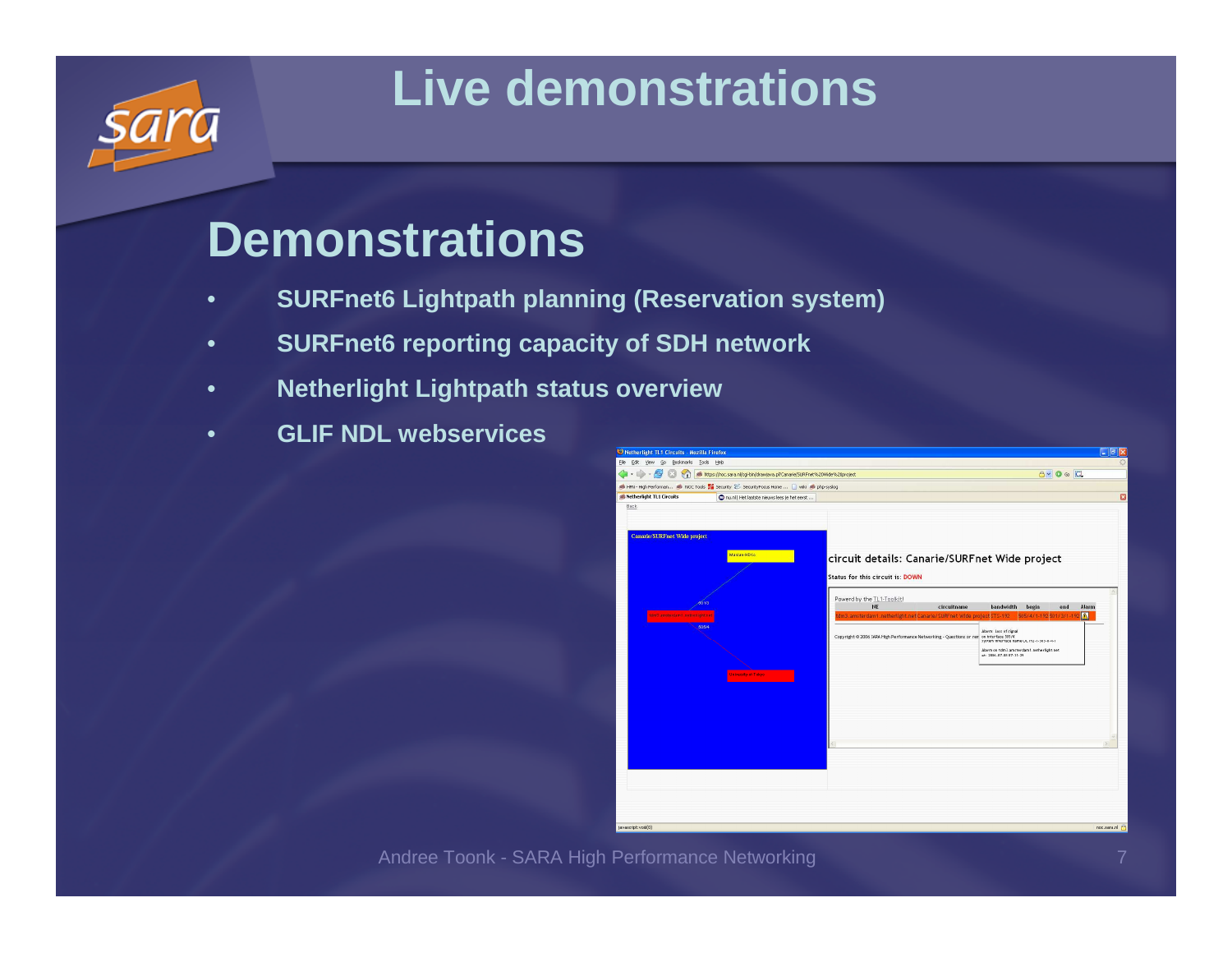# Lightpath Planning in SURFnet6

### **The challenge:**

•**Dense SDH network**

 $\bullet$ 

•**Difficult to find (protected) paths manually**

•**Requirement to make reservations**

#### •**The resources:**

- **Description of the SURFnet6 SDH network in NDL \***
	- •**Automatically generated by retrieving NE information**
- **SQL Database with timeslots information \***

\* Powered by the TL1 Toolkit

•**The result…..**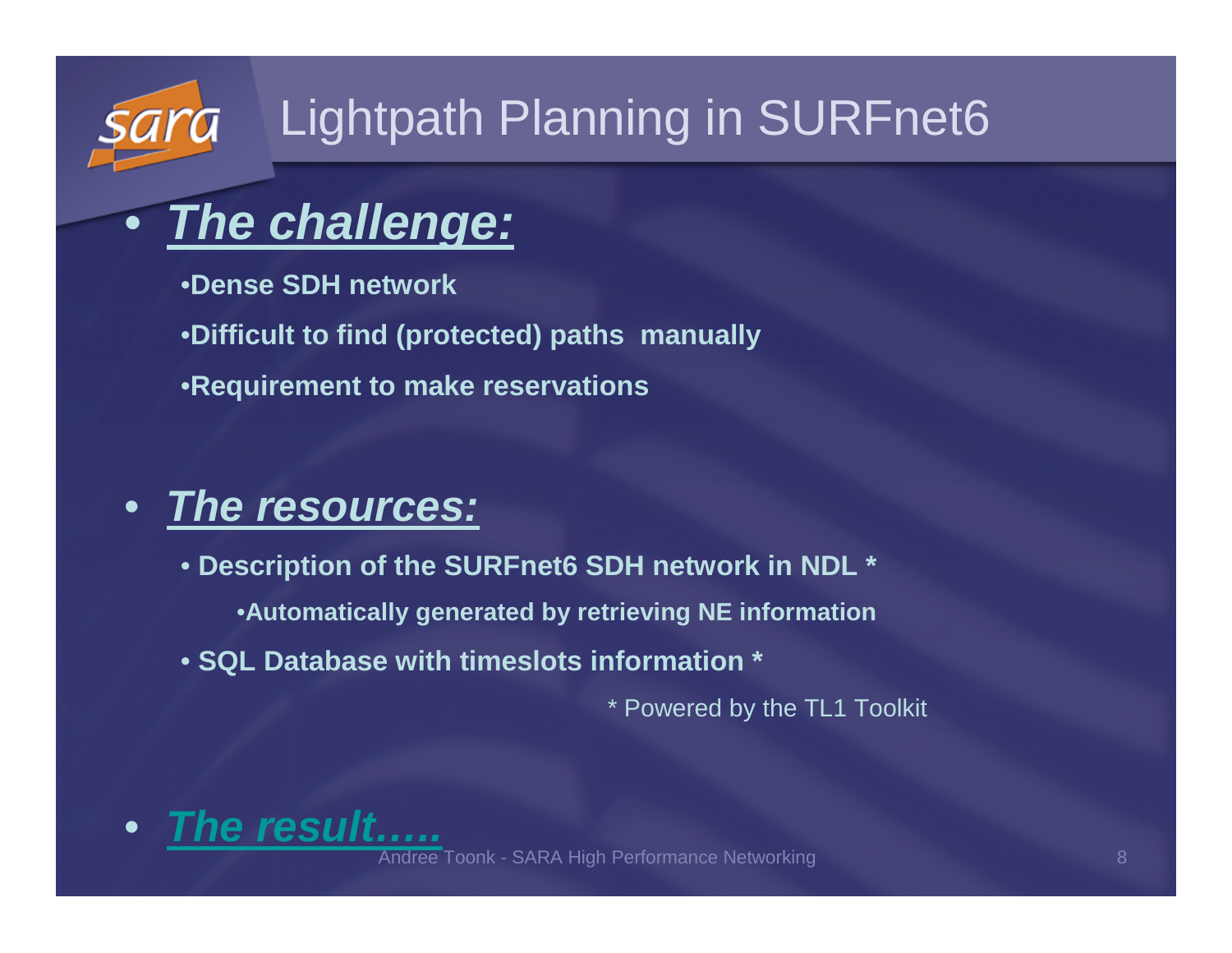



Please choose the two endpoints of the lightpath:

 $\checkmark$ 

| Asd001a_ome06:3/3 |  |
|-------------------|--|
|-------------------|--|

| Gn001a_ome01:3/1   |  |
|--------------------|--|
| Dt001a_ome01:1/4   |  |
| Dt001a_ome01:2/3   |  |
| Ed001a_ome01:14/1  |  |
| Ed001a_ome01:14/2  |  |
| Ehv001a_ome01:3/4  |  |
| Emn001a_ome01:12/1 |  |
| Emn001a_ome01:12/2 |  |
| Es001a_ome01:1/4   |  |
| Gn001a_ome01:3/1   |  |
| Gn001a_ome01:3/2   |  |
| Gv001a_ome01:1/1   |  |
| Gv001a_ome01:3/3   |  |
| Gv001a_ome01:3/4   |  |
| Gv001a_ome01:4/3   |  |
| Gv002a_ome01:2/1   |  |
| Gv008a_ome01:2/2   |  |
| Hedr001a_ome01:3/1 |  |
| Hedr001a_ome01:3/4 |  |
| Him001a_ome01:1/1  |  |
| Hlm001a_ome01:1/2  |  |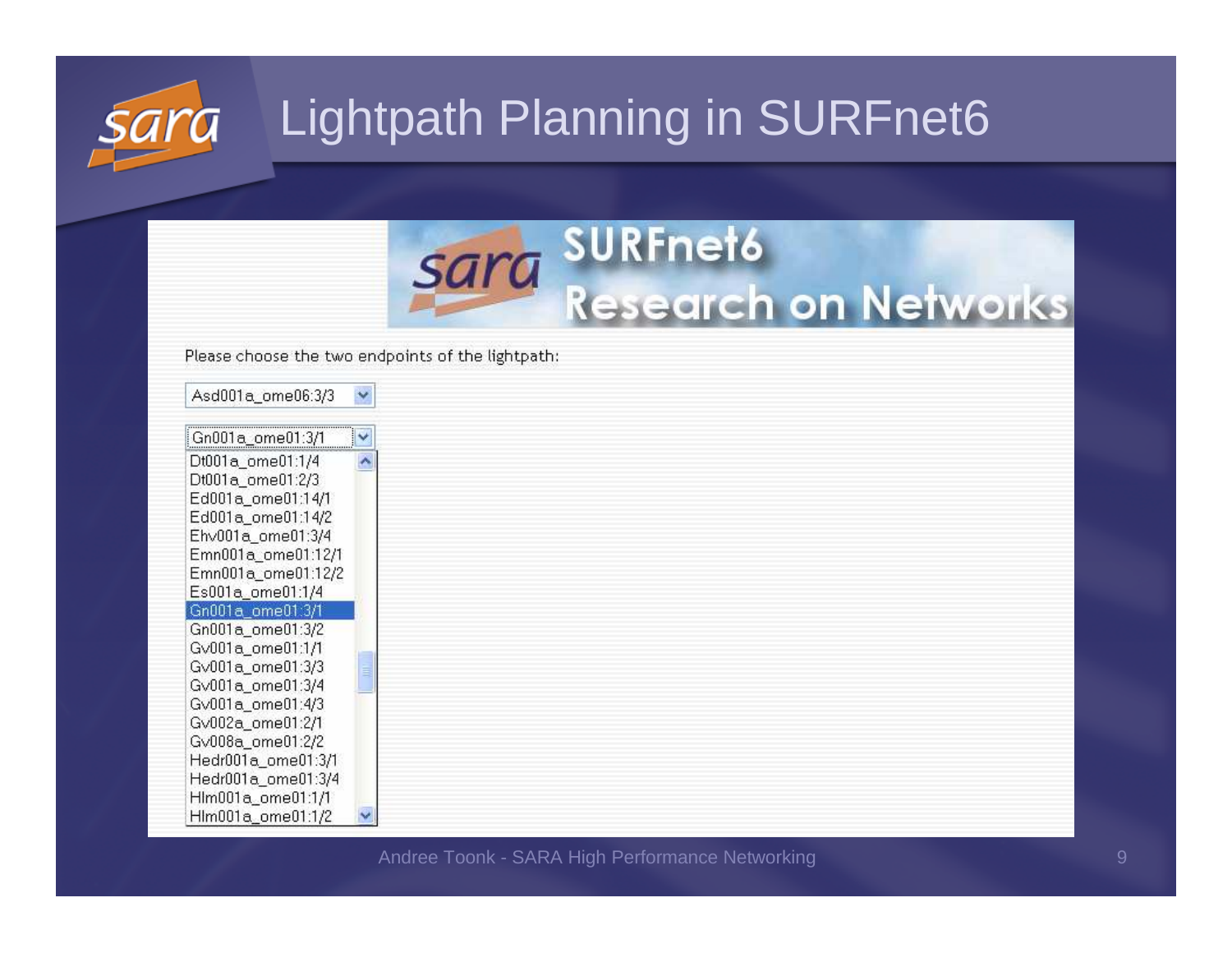# Lightpath Planning in SURFnet6



Lightpath between Asd001a\_ome04:1/4 and Rt001a\_ome01:1/3:

Should this be a protected path? ⊕yes Ono

How many VC-4s? 7 V

Name of this lightpath: Asd001a-Rt001a\_GE1(THIS IS A GLIF DEMO TEST)

next

(finding a path may take some time)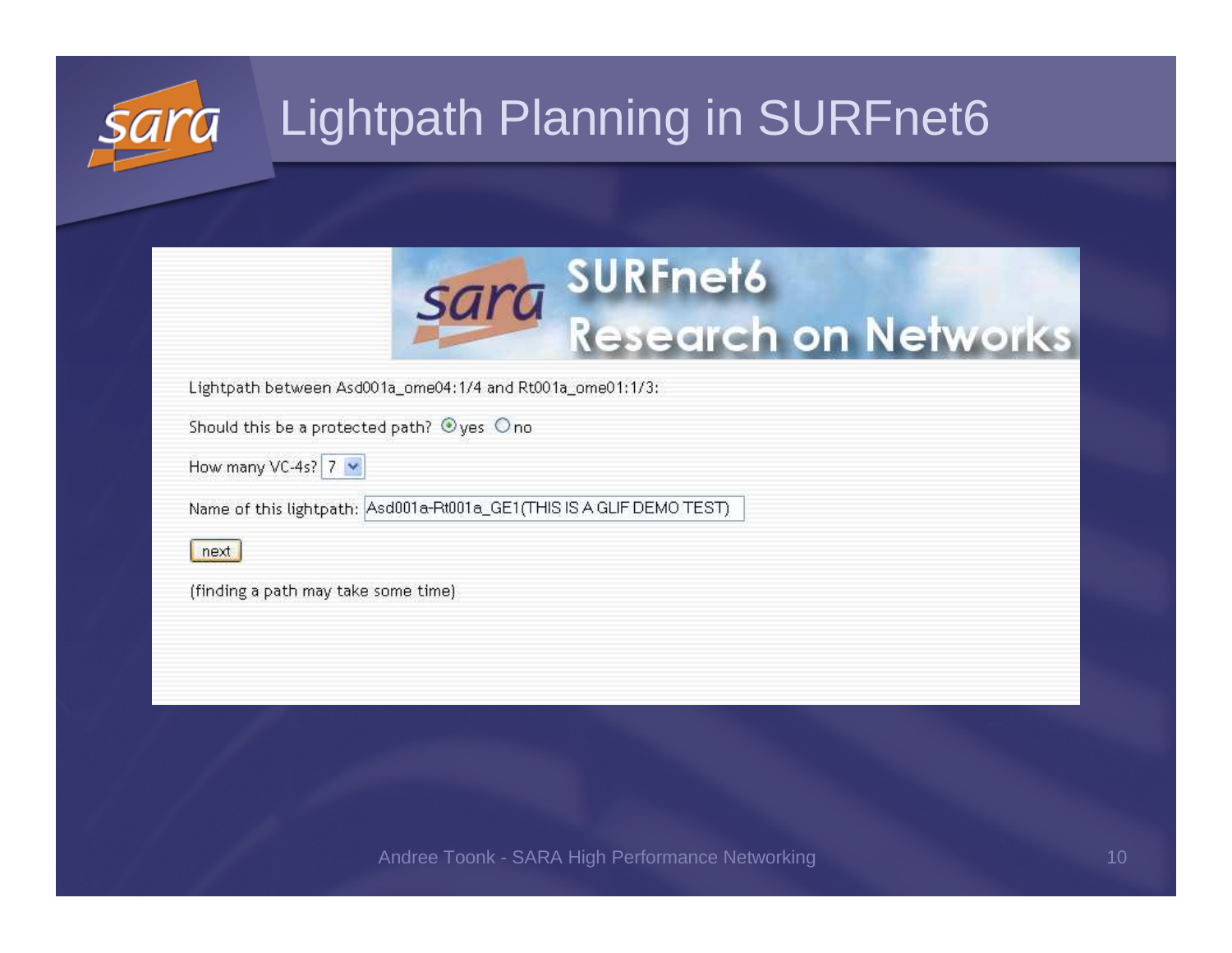# Lightpath Planning in SURFnet6



#### Summary

| Primary path |    | <b>Backup path</b>                                                     |                   |  |  |
|--------------|----|------------------------------------------------------------------------|-------------------|--|--|
| From         | To | From                                                                   | To                |  |  |
|              |    | Asd001a_ome04:1/4 Asd001a_ome04:9/1 Asd001a_ome04:1/4                  | Asd001a_ome04:10/ |  |  |
|              |    | Rt001a_ome01:6/1 Rt001a_ome01:1/3 Asd001a_ome01:6/1 Asd001a_ome01:10// |                   |  |  |
|              |    | Asd002a_ome01:10/1 Asd002a_ome01:6/1                                   |                   |  |  |
|              |    | Asd002a_ome04:10/1 Asd002a_ome04:9/1                                   |                   |  |  |
|              |    | Rt001a_ome01:9/1                                                       | Rt001a_ome01:1/3  |  |  |

#### **Detailed information**

| circuitname                                                  | Host | nr of timeslots from To protection |      |      |                       |
|--------------------------------------------------------------|------|------------------------------------|------|------|-----------------------|
| Asd001a-Rt001a_GE1(THIS IS A GLIF DEMO TEST) Asd001a_ome04 3 |      |                                    | 1/41 | 9/18 | 10/1 44               |
| Asd001a-Rt001a_GE1(THIS IS A GLIF DEMO TEST) Asd001a_ome04 3 |      |                                    | 1/47 | 9/19 | 10/145                |
| Asd001a-Rt001a_GE1(THIS IS A GLIF DEMO TEST) Asd001a_ome04 3 |      |                                    | 1/43 |      | 9/1 10 10/1 46        |
| Asd001a-Rt001a_GE1(THIS IS A GLIF DEMO TEST) Asd001a_ome04 3 |      |                                    | 1/44 |      | 9/1 11 10/1 47        |
| Asd001a-Rt001a GE1(THIS IS A GLIF DEMO TEST) Asd001a ome04.3 |      |                                    |      |      | $1/45$ 9/1 12 10/1 48 |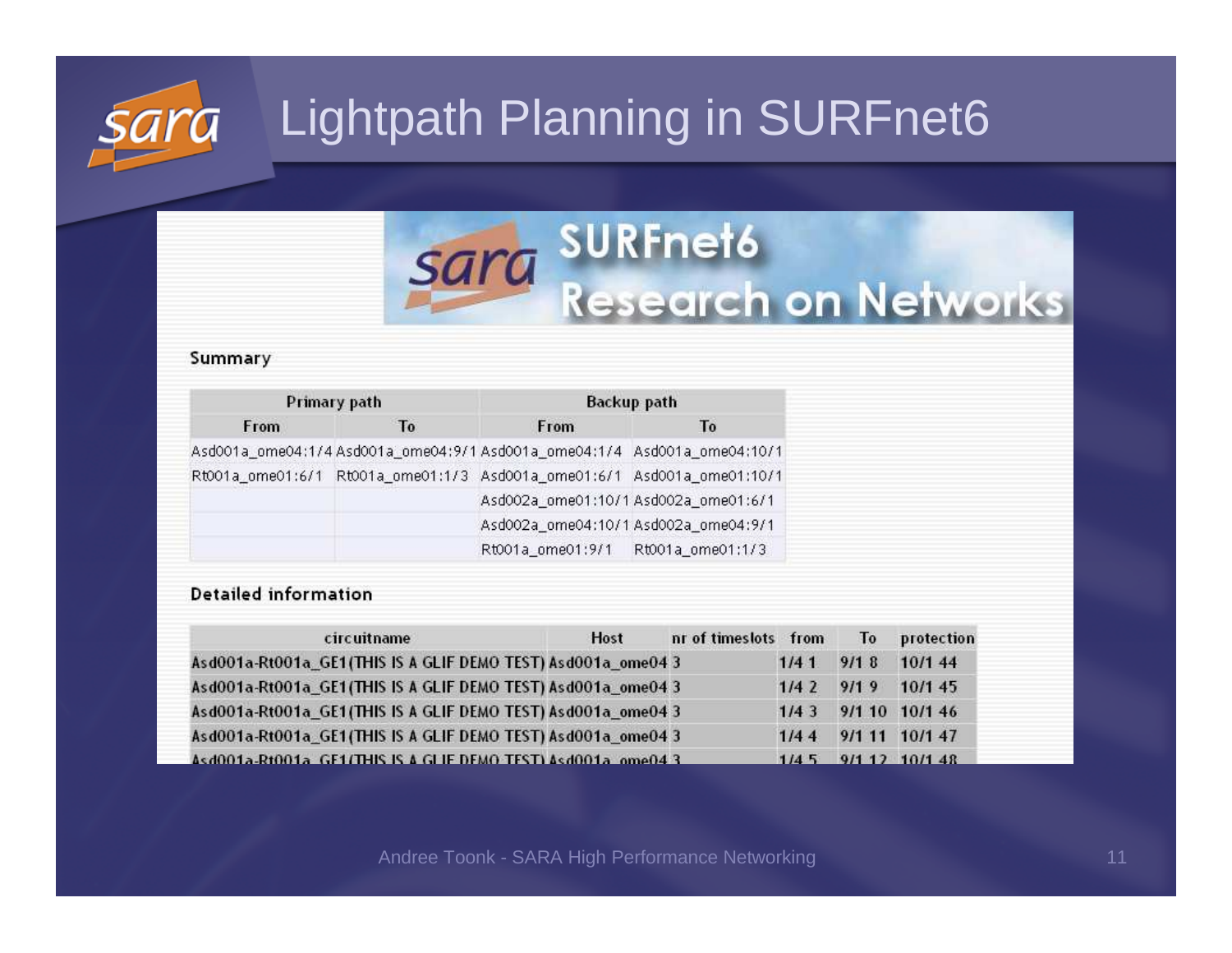

### Overview of resources

#### •**More Examples:**

### • **Overview of resources:**



### **SURFnet6 Research on Networks**

interface information for Asd001a ome05

| Interface              | Card Type    | Neigbour           |     | Capacity (STS Timeslots) number of free STS timeslots |
|------------------------|--------------|--------------------|-----|-------------------------------------------------------|
| Asd001a ome05:1/1      | GigE         | NA                 | 21  | 0                                                     |
| $Asd001a$ ome $05:1/2$ | GigE         | <b>NA</b>          | 21  | $\bf{0}$                                              |
| Asd001a_ome05:1/3      | GigE         | <b>NA</b>          | 21  | 21                                                    |
| Asd001a ome05:1/4      | GigE         | <b>NA</b>          | 21  | $\bf{0}$                                              |
| Asd001a ome05:10/1     | <b>SONET</b> | Asd001a ome01:9/1  | 192 | 84                                                    |
| Asd001a ome05:11/1     | <b>SONET</b> | Asd001a ome02:12/1 | 192 | 87                                                    |
| Asd001a_ome05:2/1      | GigE         | <b>NA</b>          | 21  | $\bf{0}$                                              |
| Asd001a ome05:2/2      | GigE         | <b>NA</b>          | 21  | 0                                                     |
| Asd001a ome05:2/3      | GigE         | NA                 | 21  | 0                                                     |
| Asd001a ome05:2/4      | GigE         | <b>NA</b>          | 21  | 0                                                     |
| Asd001a ome05:3/1      | GigE         | <b>NA</b>          | 21  | 18                                                    |
| Asd001a ome05:3/2      | GigE         | <b>NA</b>          | 21  | 21                                                    |
| Asd001a ome05:3/3      | GigE         | <b>NA</b>          | 21  | 18                                                    |
| Asd001a ome05:3/4      | GigE         | <b>NA</b>          | 21  | 21                                                    |
| Asd001a ome05:4/1      | GigE         | <b>NA</b>          | 21  | $\bf{0}$                                              |
| Asd001a ome05:4/2      | GigE         | <b>NA</b>          | 21  | 18                                                    |
| Asd001a ome05:4/3      | GigE         | <b>NA</b>          | 21  | 21                                                    |
| Asd001a ome05:4/4      | GigE         | <b>NA</b>          | 21  | $\bf{0}$                                              |
| Asd001a ome05:5/1      | <b>SONET</b> | Ddt001a ome01:6/1  | 192 | 21                                                    |
| Asd001a ome05:6/1      | <b>SONET</b> | Tb001a $ome01:6/1$ | 192 | 129                                                   |
| Asd001a ome05:9/1      | <b>SONET</b> | Ehv001a ome01:6/1  | 192 | 0                                                     |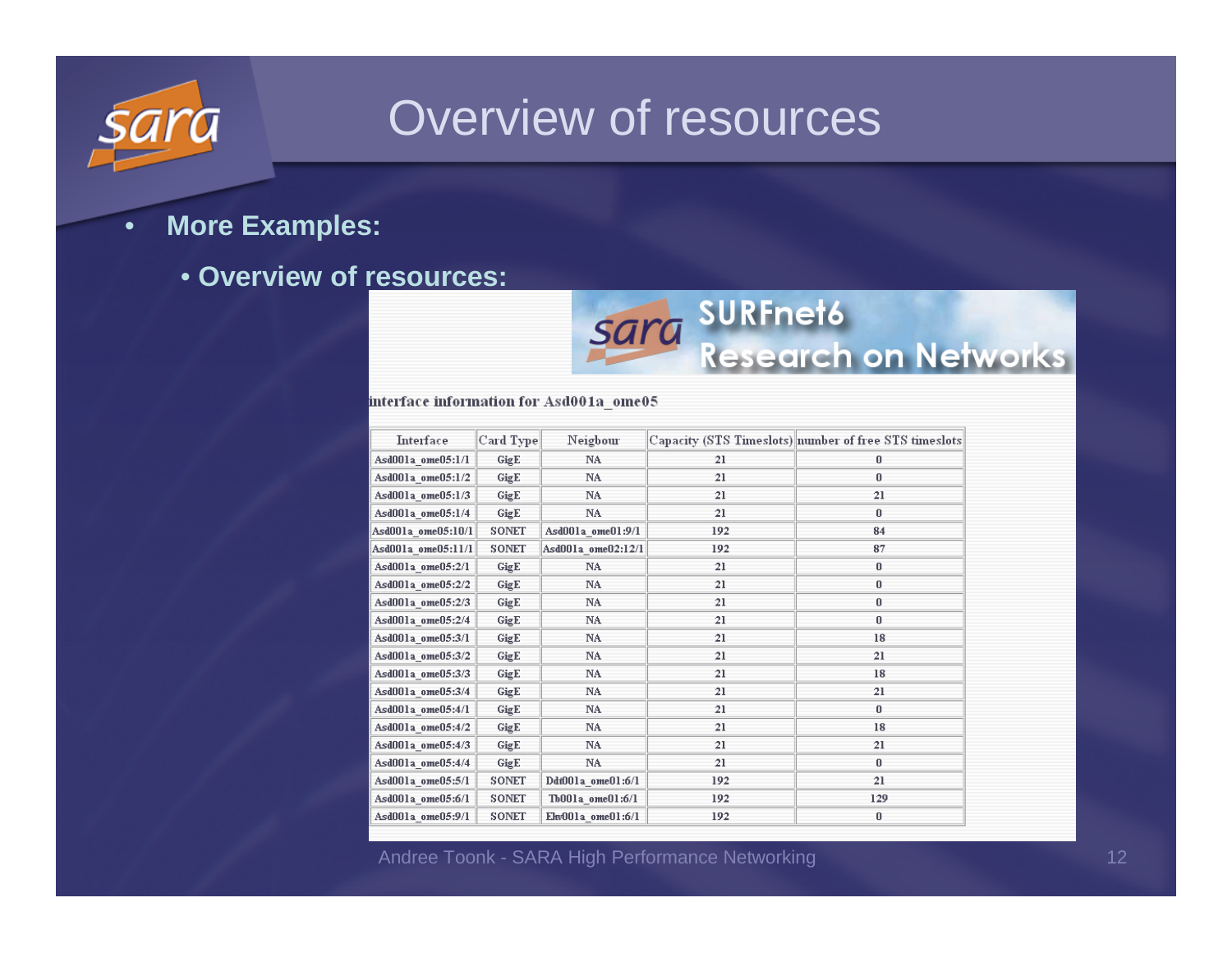

### Resource capacity

### • SDH Backbone usage:

| Ah001a_ome01:6/1 - Ap001a_ome01:9/1                                                        | l0C192 - free timeslots 42.  | 78%  |
|--------------------------------------------------------------------------------------------|------------------------------|------|
| Ah001a_ome01:9/1 - Nm001a_ome01:6/1                                                        | OC192 - free timeslots 39    | 80%  |
| Alr001a_ome01:6/1 - Asd001a_ome07:11/1                                                     | IOC192 – free timeslots 1291 | 33%  |
| Amr001a_ome01:1/1 - Hedr001a_ome01:2/1                                                     | lOC48 – free timeslots 0     | 100% |
| Amr001a ome01:1/2 - HIm001a ome01:6/1                                                      | OC48 - free timeslots 6      | 88%  |
| Amr001a_ome01:5/1 - Asd001a_ome04:5/1                                                      | lOC192 - free timeslots 102  | 47%  |
| Ap001a_ome01:6/1 - Zl001a_ome01:9/1                                                        | OC192 - free timeslots 42    | 78%  |
| Ap001a_ome01:9/1 - Ah001a_ome01:6/1                                                        | OC192 - free timeslots 42    | 78%  |
| Asd001a_ome01:1/1 - Asd001a_ome02:1/1                                                      | OC48 - free timeslots 6      | 88%  |
| Asd001a_ome01:1/2 - Asd001a_ome02:1/2                                                      | IOC48 – free timeslots 6     | 88%  |
| Asd001a_ome01:10/1 - Asd002a_ome01:10/1 OC192  -  free timeslots 51                        |                              | 73%  |
|                                                                                            |                              |      |
|                                                                                            |                              | 64%  |
| Asd001a_ome01:3/1 - Ut001a_ome01:6/1                                                       | OC192 - free timeslots 150   | 22%  |
| Asd001a ome01:4/1 - Ledn001a ome01:5/1                                                     | [OC192 - free timeslots 108] | 44%  |
| Asd001a_ome01:5/1 - Asd001a_ome03:10/1                                                     | OC192 - free timeslots 3     | 98%  |
| Asd001a ome01:6/1 - Asd001a ome04:10/1                                                     | OC192 - free timeslots 60    | 69%  |
| Asd001a_ome01:9/1 - Asd001a_ome05:10/1                                                     | IOC192 - free timeslots 84   | 56%  |
|                                                                                            | IOC48 – free timeslots 6     | 88%  |
|                                                                                            | OC48 - free timeslots 6      | 88%  |
| Asd001a_ome02:10/1 - Asd002a_ome02:10/1                           OC192 - free timeslots 6 |                              | 97%  |
| Asd001a_ome02:12/1 - Asd001a_ome05:11/1 OC192 - free timeslots 87                          |                              | 55%  |
| Asd001a_ome02:13/1 - Asd001a_ome04:11/1 OC192  -  free timeslots 150                       |                              | 22%  |
| Asd001a_ome02:14/1 - Asd001a_ome03:11/1  0C192  -  free timeslots 108                      |                              | 44%  |
| Asd001a_ome02:3/1 -                                                                        | OC192 - free timeslots 186   | 3%   |
| Asd001a_ome02:4/1 - Nm001a_ome02:6/1                                                       | OC192 - free timeslots 1920% |      |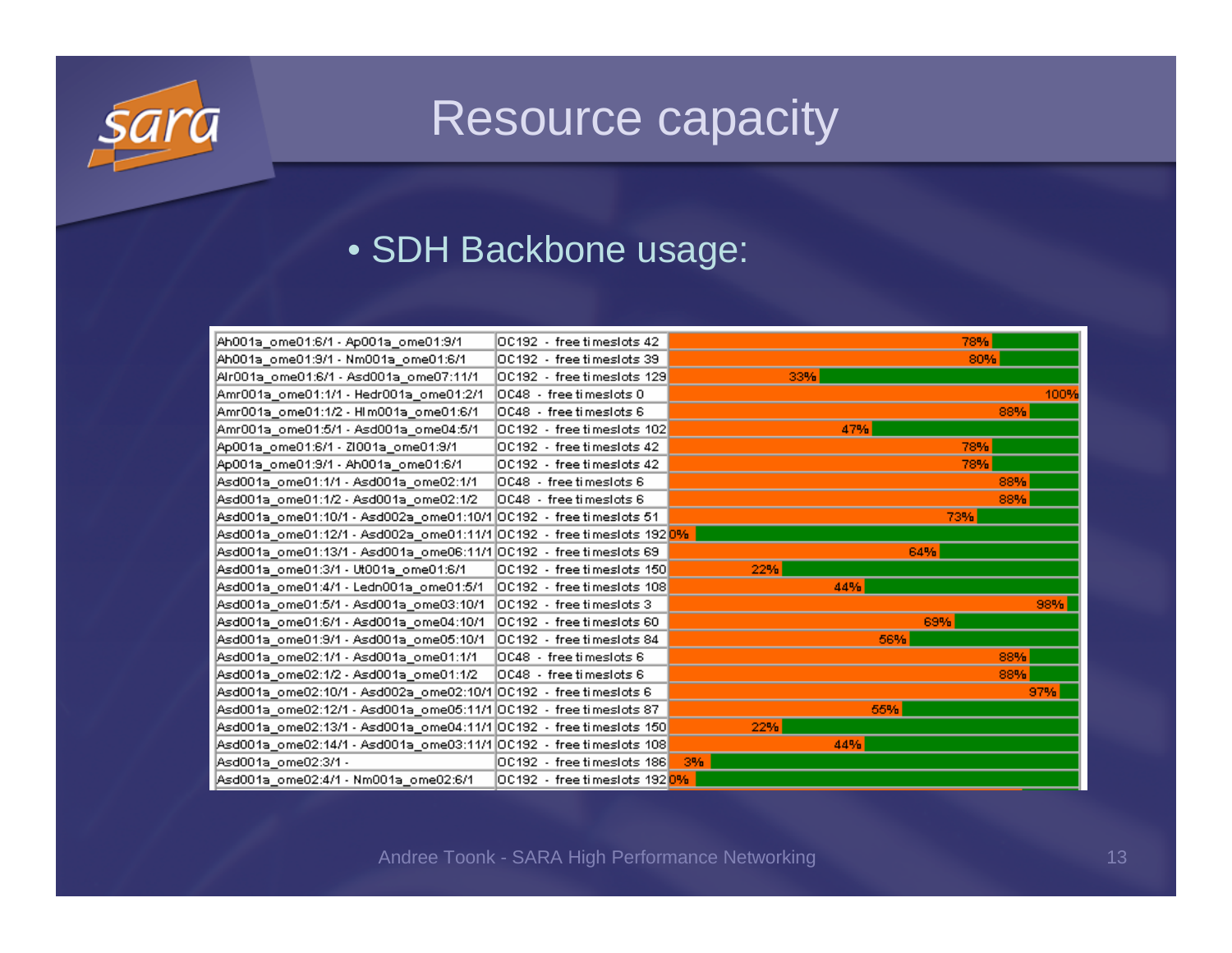

- These were some tools we use for SURFnet6
- If you have a SONET/SDH network you could use our set of tools too! They're free!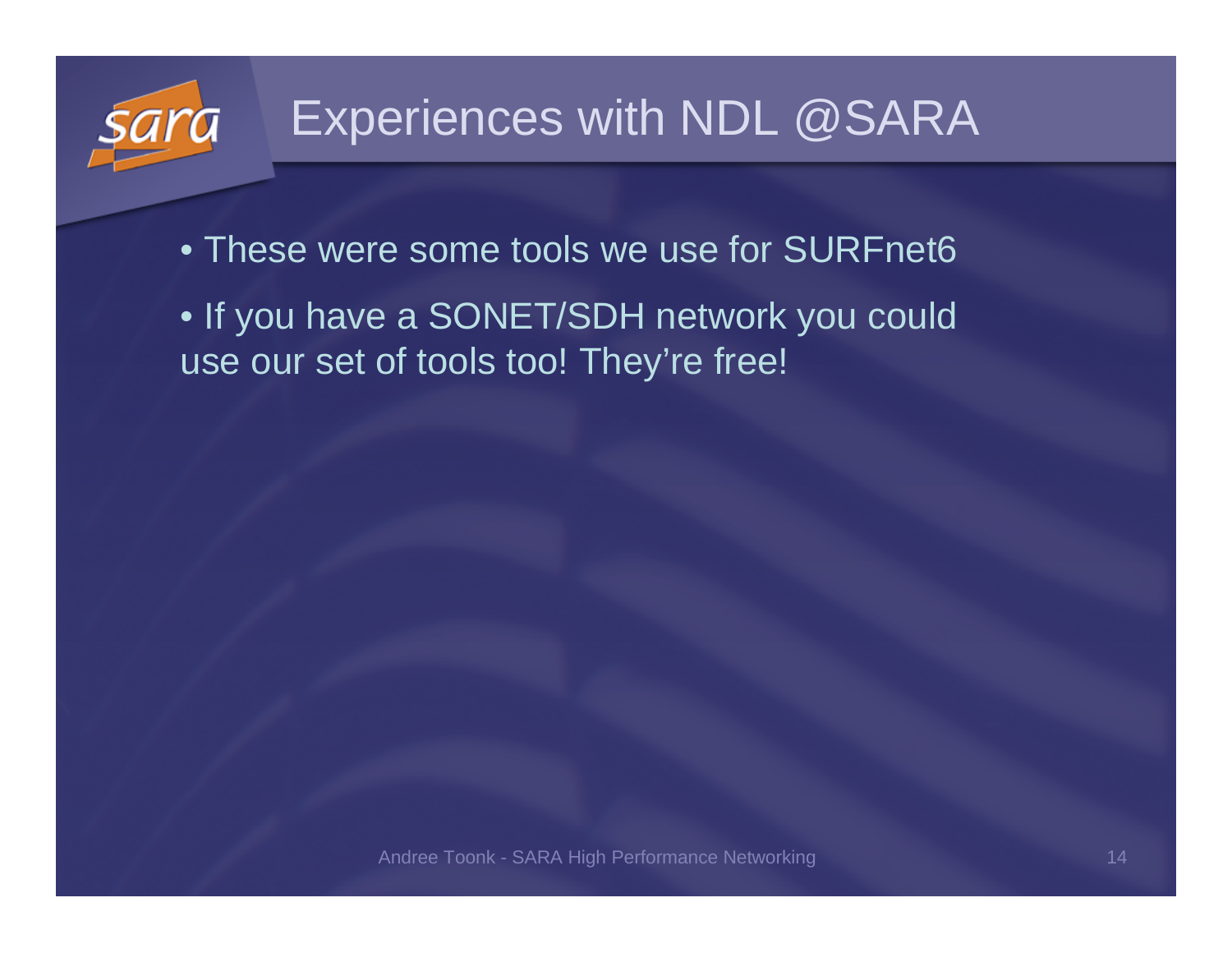

### What about Netherlight…...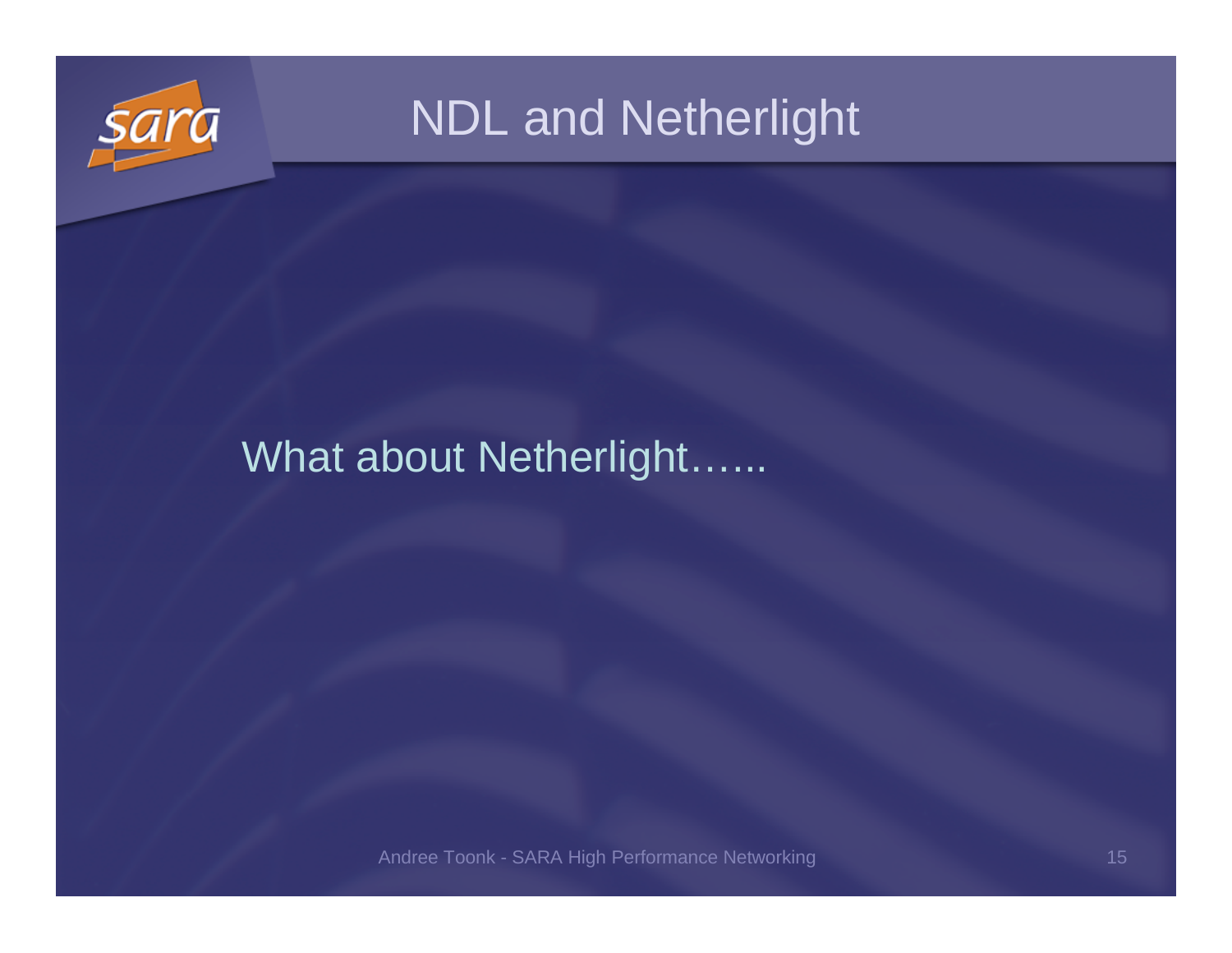### •**The challenge:**

• **Customer call: Lightpath between Canada and Netherlands is down!** •**Multiple domains:**

•**Do I see alarms in my domain?**

•**What do the other domains see for this lightpath?**

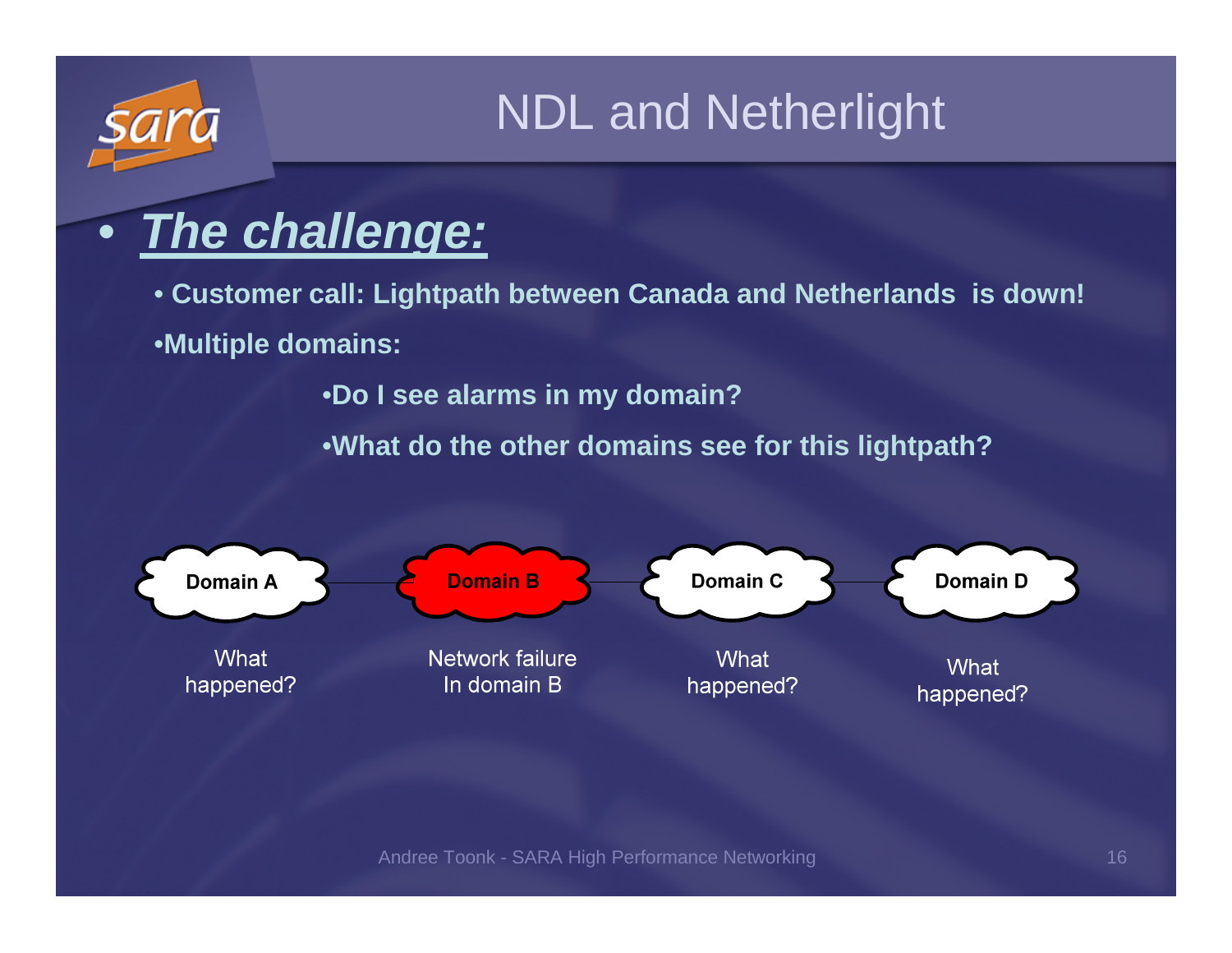

### •**The resources:**

• **Description of your GOLE in NDL** 

• **SQL Database with alarm information of your GOLE\***

\* Powered by the TL1 Toolkit

•**The (current) result….. (live demo)**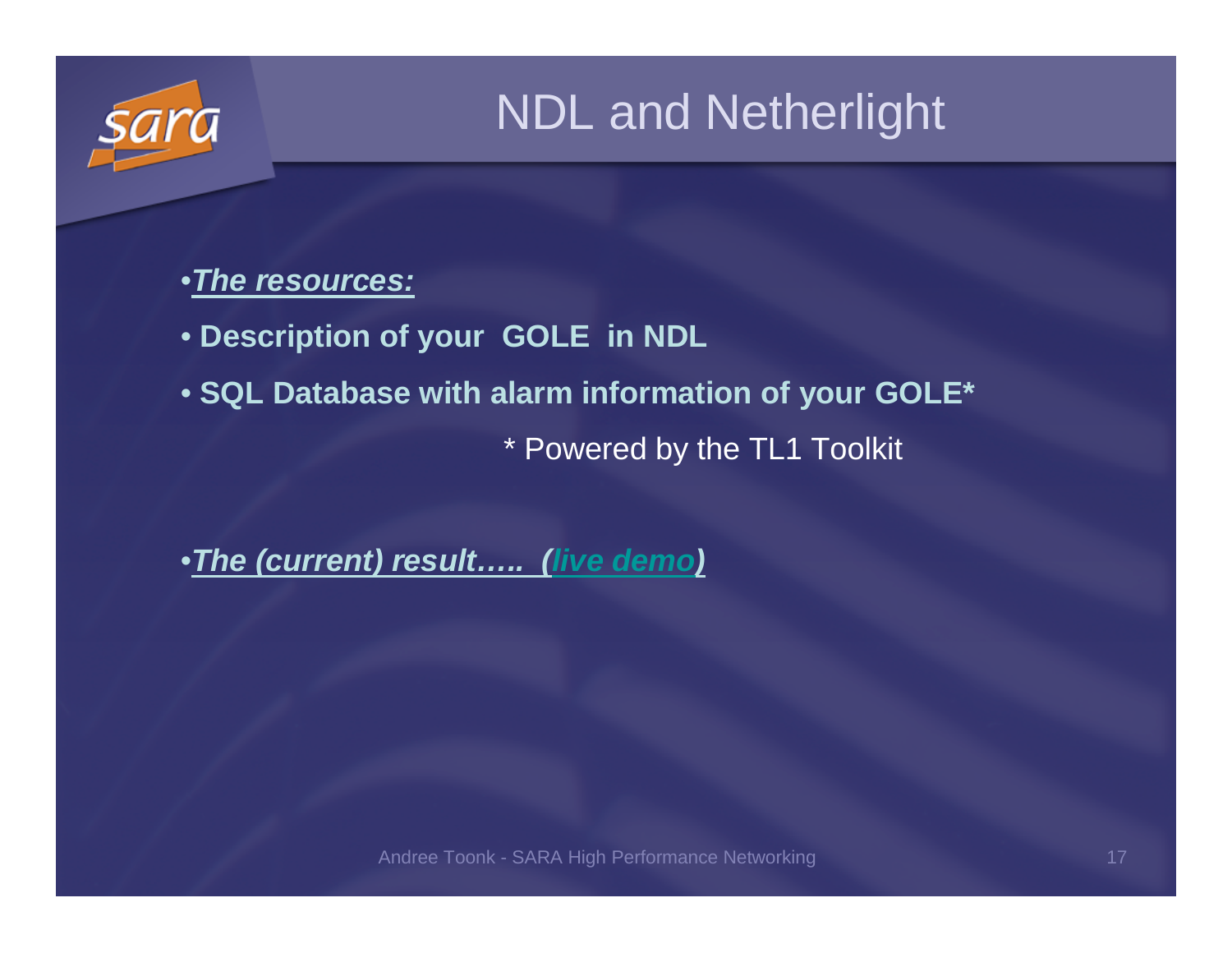

| <b>RAL-CERN-2 TST</b>                  |   |
|----------------------------------------|---|
| start                                  |   |
|                                        |   |
|                                        | s |
| -15/2                                  |   |
| tdm1.geneva1.netherlight.net           |   |
| 12/1                                   |   |
|                                        |   |
| 503/3                                  |   |
|                                        |   |
| tdm3.amsterdam1.netherlight.net        |   |
| 601/2                                  |   |
|                                        |   |
| 12/1                                   |   |
|                                        |   |
| tdm1.amsterdam1.netherlight.net<br>4/2 |   |
|                                        |   |
|                                        |   |
| <b>B-side</b>                          |   |
|                                        |   |
|                                        |   |

### circuit details: RAL-CERN-2 TST

Status for this circuit is: UP

Powerd by the TL1-Toolkit!

| NF.                                                   | circuitname bandwidth | begin                | end                           | Alarm |  |
|-------------------------------------------------------|-----------------------|----------------------|-------------------------------|-------|--|
| tdm1.amsterdam1.netherlight.net RAL-CERN-2 TST STS-24 |                       | GE 4/2               | 12/1/97-120                   | -lok  |  |
| tdm1.geneva1.netherlight.net                          | RAL-CERN-2 TST STS-24 | 12/1/169-192 GE 15/2 |                               | ОК    |  |
| tdm3.amsterdam1.netherlight.net RAL-CERN-2 TST STS-24 |                       |                      | 501/2/97-120 503/3/169-192 OK |       |  |

Copyright © 2006 SARA High Performance Networking - Questions or remarks: NRG-team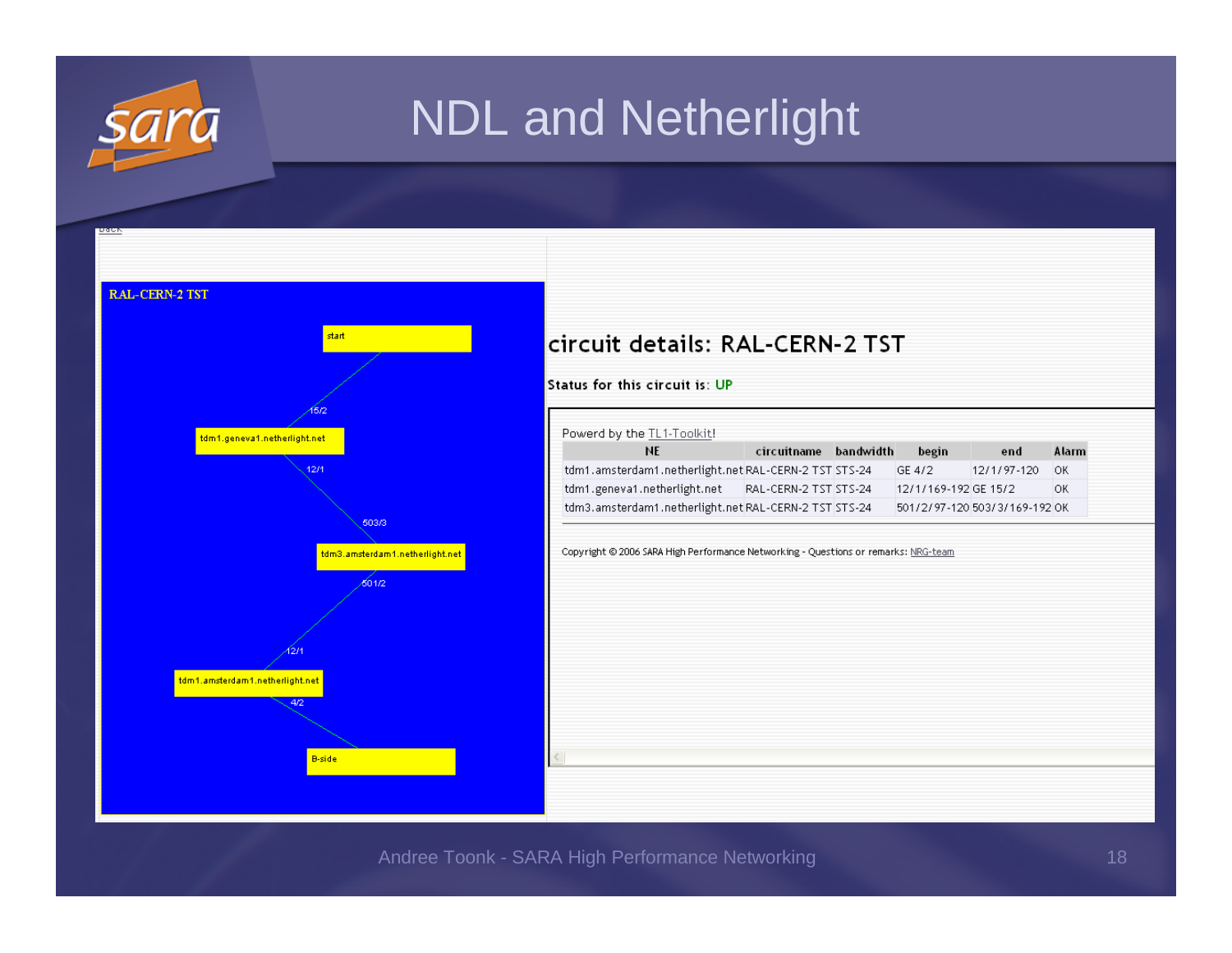

Global Crossing fiber cut between Amsterdam and Geneva (CERN):

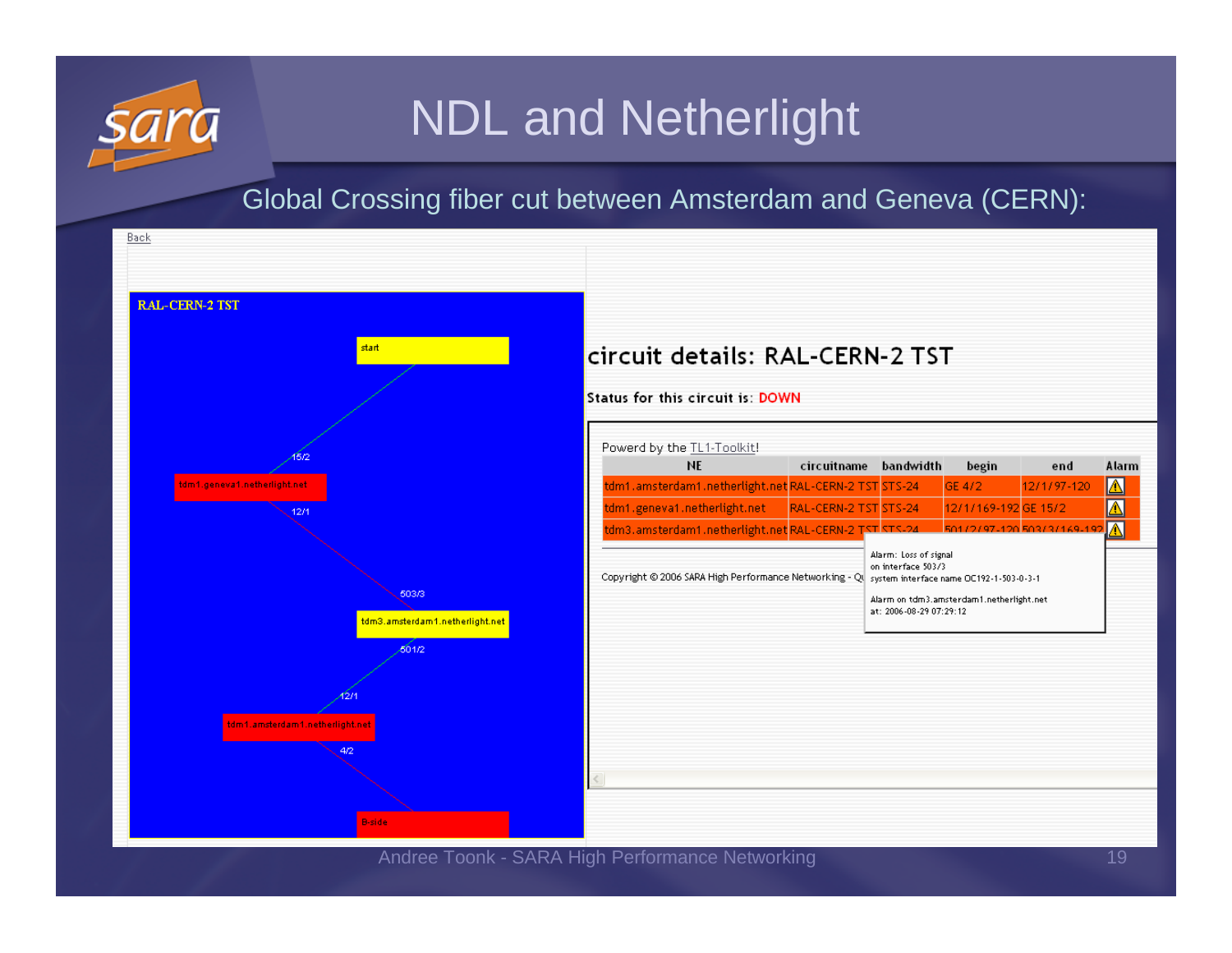

### Interdomain fault resolution

- **up to date status overview via webinterface**
- **We propose to provide a webservice (SOAP) interface**
- **Every GOLE advertises the status of their lightpaths**

•**To setup distributed monitoring in GLIF!** •**Discuss in tech-session**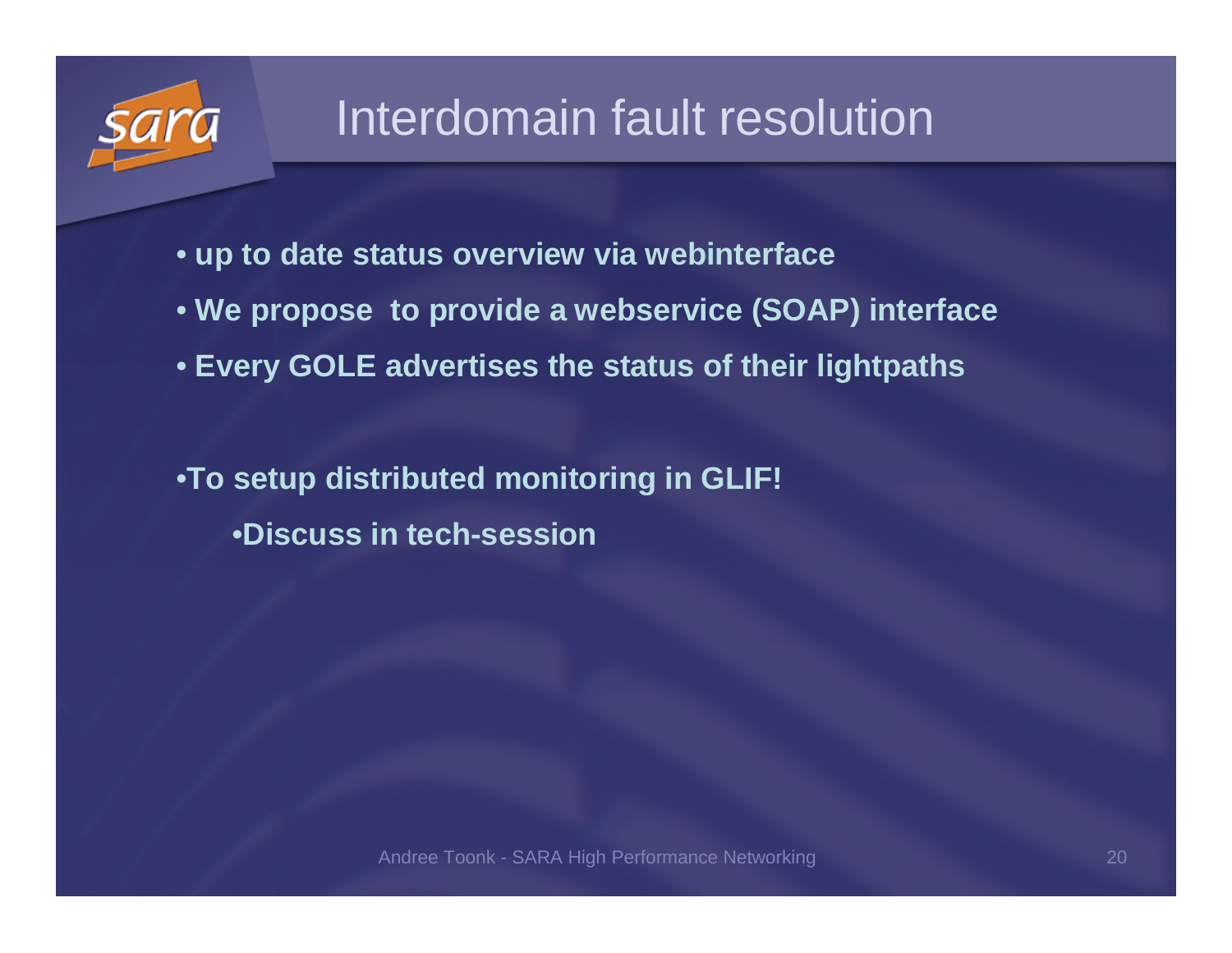

### NDL and GLIF

• **SARA & UvA created a NDL description of each GOLE**

**http://trafficlight.uva.netherlight.nl/JointDemo/GOLEs/**

• **started with making some example webservices**

**http://trafficlight.uva.netherlight.nl/NDL-demo/GLIF-rpc.wsdl**

**Demonstration of webservices:**

**http://trafficlight.uva.netherlight.nl/NDL-demo/GLIFWebServices.html**

•**We would like to ask every GOLE to create their own NDL file.**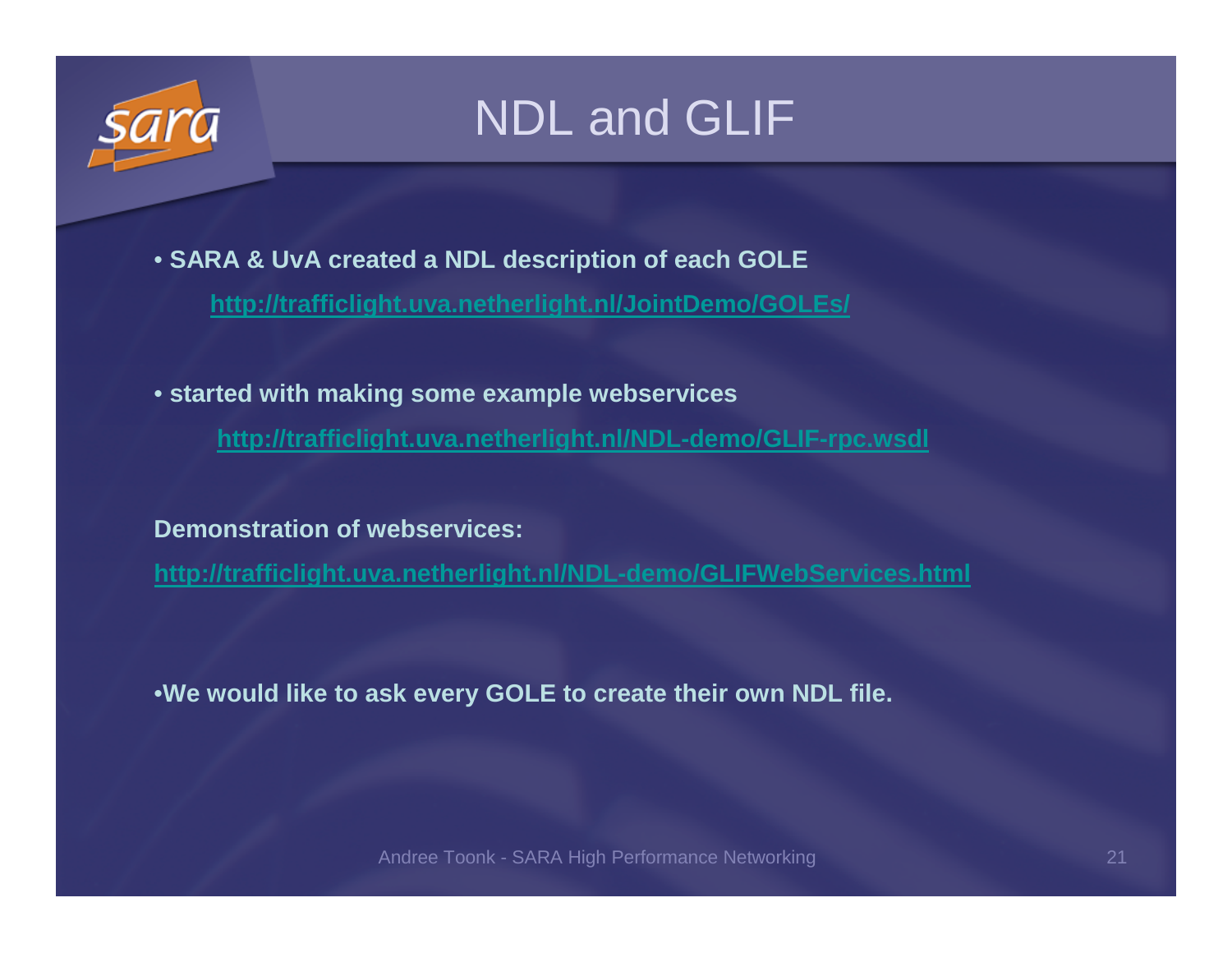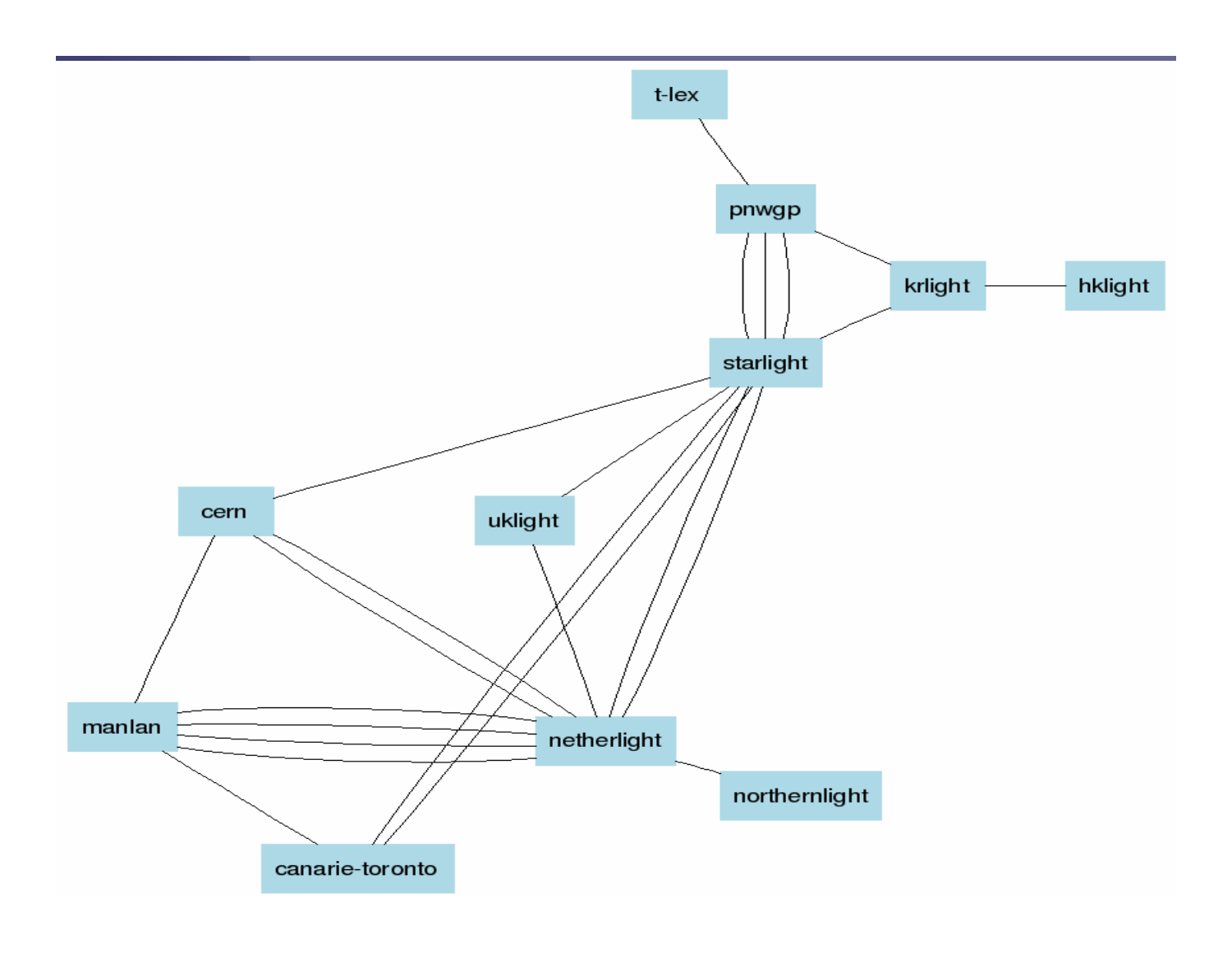

### NDL in GLIF

•**Having NDL files of each GOLE enables:**

- **PATH finding through the global GLIF network!**
- **Up to date overview of the GLIF resources**
- **Automatically generate pictures of the GLIF network**
- **Help with Monitoring / Fault isolation**

•**We need your help to realize this!**